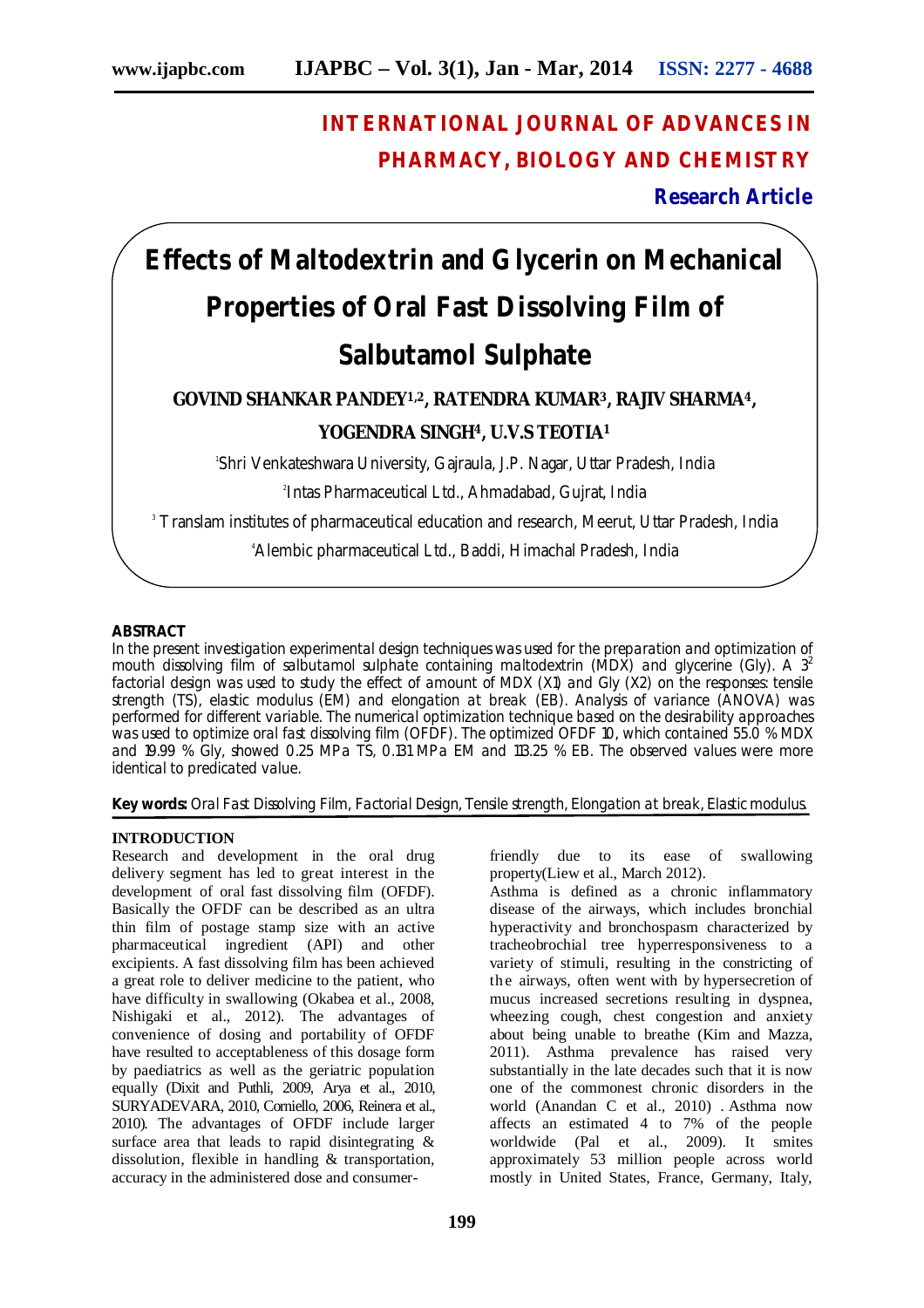Spain, United Kingdom, and Japan. Due to complications arising from serious asthma attack morbidity rate is more than 4000 people in India (S. Dineshmohan et al., 2010). Salbutamol sulphate, a selective β<sub>2</sub>-adrenergic agonist and bronchodilator, is one of the widely used drugs for the treatment of the most respiratory diseases arising due to airway<br>obstruction. Salbutamol sulphate is usually obstruction. Salbutamol administered via inhaled route for direct effect on bronchial smooth muscle. This is normally achieved through metered dose inhalers (MDIs), with or without spacers, dry powder inhalers, and other aerosol systems. All these drug delivery systems have many drawbacks like inaccuracy of dosing (ten percent of administered dose deposited on the bronchi while rest of the drug is deposited in oropharynx), dry powder inhalers cause clogging of device, patient compliance due to the presence of chloro fluoro carbon (CFC), cost of the preparation and frequency of administration (Vasantha et al., 2011, Pandey et al., 2013). In order to overcome these disadvantages, in the present work, we developed fast dissolving film of salbutamol sulphate by using maltodextrin (MDX). The objective of this study was to examine the essence of concentration of film forming polymer (maltodextrin) and plasticizer (glycerin) on the physicochemical, mechanical and disintegration properties of fast dissolving film of salbutamol sulphate s by using  $3^2$  design.

#### **MATERIAL AND METHODS Material**

#### **Preparation of fast dissolving film**

The maltodextrin (MDX) and glycerine (Gly) were dispersed in distilled water at  $80<sup>o</sup>$ Cand stir for 4 hr at 2000 rpm (Solution A). Saccharine sodium, Pineapple flavour and salbutamol sulphate were separately dissolved in 10 ml of distilled water (Solution B) and mixed to the solution A prepared and cooled earlier. The volume was making up to 50 ml with distilled water and stir for 1 hr at 2000 rpm. This final solution was kept for 1 hr to remove all the entrapped air bubble and 5 ml of this solution was cast in to polypropylene petri plate. The petri plates were dried in a tray dryer at  $60^{\circ}$ C for 6 hr. The film was removed from petri plate and stored in a desiccator (Cilurzo et al., 2008, Cilurzo et al., 2010).

#### **Fourier Transform Infrared Spectroscopy**

Compatibility among drug and excipients to be used for preparation of OFDF was evaluated by infrared spectroscopy. Furthermore, samples of salbutamol sulphate and physical mixture were characterized by Fourier transform infrared (FTIR) spectroscopy (840, Shimadzu, Japan) of pure drug and optimize formulation (OFDF 10).The pellets of sample and potassium

bromide were prepared by compressing at 20 psi on hydraulic press and spectra range was  $4000-600$  cm<sup>-1</sup>. Each spectrum was acquired by performing 32 scans (Pandey et al., 2013).

#### **Experimental Design**

In this work a  $3^2$  randomized full factorial design was used for the optimization of OFDF. The effect of two factors, each at 3 levels on the mechanical property of OFDF was studied at 3 levels and experimental trials were performed at all 9 possible combinations. The amount of MDX and the amount of Gly were selected as the independent variables. The tensile strength (TS), elongation at break (EB) and Elastic Modulus (EM) were selected as dependent variables. The responses were analyzed using ANOVA and the individual response parameters were evaluated using F test and polynomial equation was generated for each response using multiple linear regression analysis (MLRA). The study design including investigated factors and responses is shown in Table 1.

A suitable OFDF should have a moderate tensile strength, high % elongation and low elastic modulus therefore the optimized formulation was prepared which have the TS in range, EB is maximize and EM is minimize(Mashru et al., 2005, Pandey et al., 2013). Constraints for responses and factors are shown in Table 2. By utilizing the software, we got one solution for optimized formulation. The optimized formulation is prepared and evaluated for TS, EB and EM. Observe response value of the optimized formulation is compared with predicted value.

#### **Film thickness**

The film thickness was measured using a micrometer (Mitutoyo,model 102-309, Tokyo, Japan) with an accuracy of  $\pm 1$  um. Each film sample was measured at random five positions (centre and four other positions along the strip).An average value was reported. The average thickness was used to calculate mechanical properties of each film sample.

#### **Film Flexibility**

The film flexibility was measured using ASTM bend mandrel test method (D 4338 – 97) as described in previous work(Pandey et al., 2013). A 2 X 3 cm film was bended over a mandrel and observed for cracks in a strong light. The acceptance criteria for flexible was, no cracks was shown at 5x magnification (Cilurzo et al., 2008, 2004).

#### **Flatness**

Longitudinal strips of prepared patches were cut and length of each strip was measured. Constriction (%) was calculated using following formula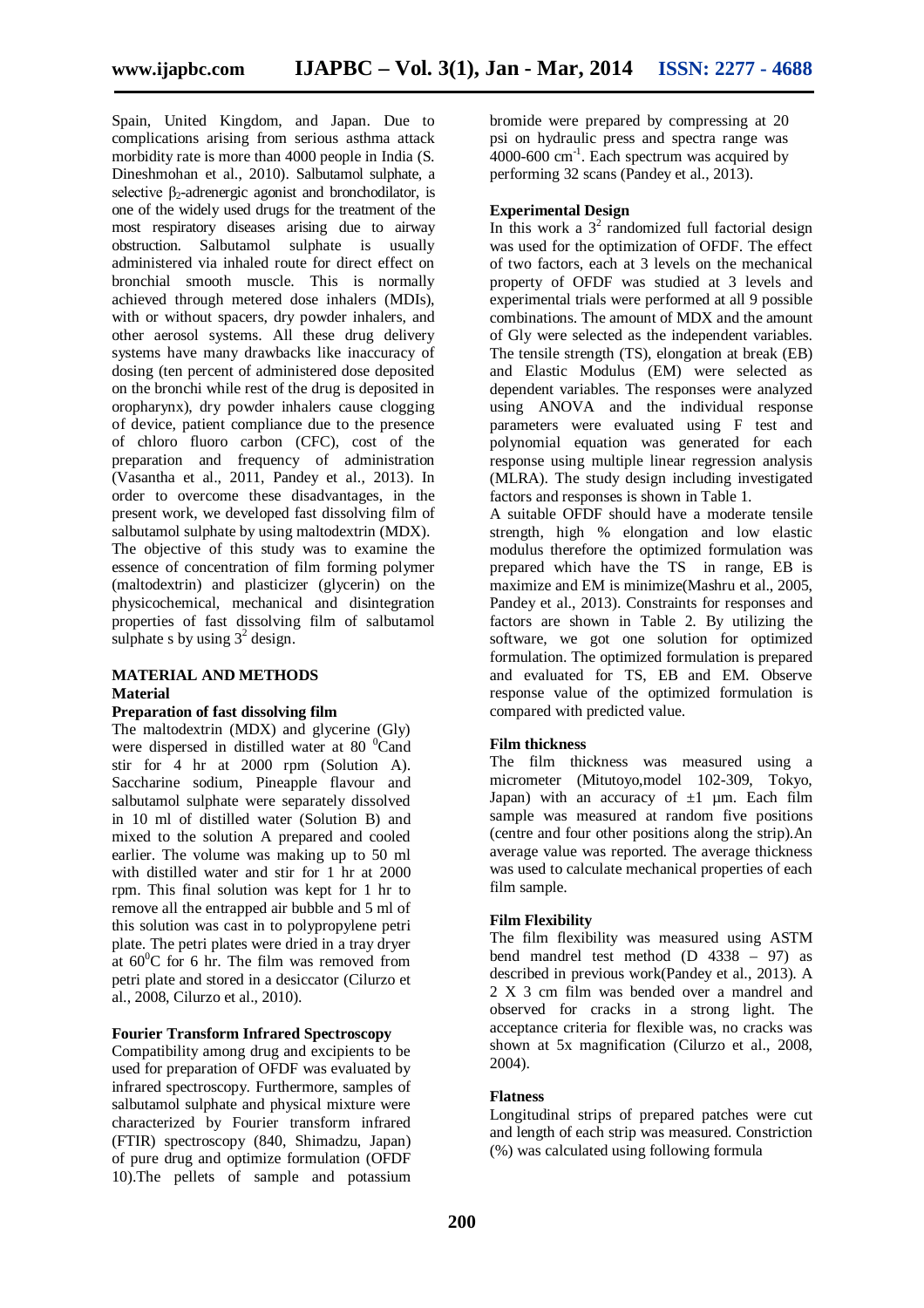$$
Construction \% = \frac{(l_1 - l_2)}{l_2} \times 100
$$

Where:  $l_1$  was initial length of each strip and  $l_2$  was final length.

The value  $100$  – constriction  $(\%)$  was considered as flatness of patch.

#### **Surface pH measurement**

The pH OFDF must be neutral, so that no irritation occurs after administration in oral mucosa. The surface pH of OFDF was determined according to method described by Bottenberg *et al.* OFDF were kept to swell on surface of agar plate (prepared by dissolving 2% agar in warmed isotonic phosphate buffer (pH 6.8) under stirring and then pouring the solution into a Petri dish till it gelled at room temperature).The pH of OFDD was assessed by getting the electrode in contact with surface of OFDF, letting it to equilibrate for 5 min. The measurement of pH was replicated three times (Vasantha et al., 2011, Bottenberg et al., 1991).

#### **Morphology Study**

Morphology of prepared film was observed under a scanning electron microscope (Model JSM 5610LV, Jeol, Japan). The samples were attached to slab surfaces with double-sided adhesive tapes, and scanning electron photomicrograph was taken at ×1,000 magnification.

#### **Uniformity of dosage units of OFDF**

Uniformity of dosage unit of OFDF was determined by assay of 20 units individually using UV spectrophotometric method. The acceptance value (AV) of the preparation is less than 15%, according to the JP15.The AV was calculated according to following equation

$$
AV = |M - X| + ks
$$

In USP30, the contents should be within a range between 85% and 115%, and the relative standard deviation should be less than or equal to 6.0% (Shimoda et al., 2009, Nishigaki et al., 2012, USP, 2007, Pandey et al., 2013).

#### **Mechanical properties**

The mechanical properties of OFDF were determined by method used previous (Pandey et al., 2013).Briefly, the film was cut in to 50 mm x10mm strip and equilibrated at  $25^{\circ}$ C for one week. Each OFDF strips were held in tensile grips of texture analyzer positioned at a distance of 30 mm . The crosshead speed was 500 mm/min. The test was considered over at the film break. The tensile strength (force/initial cross-sectional area) and elongation at break  $(\Delta l/l_0)$  were determined directly using the software Texture Expert V.1.15 (SMS) from the stress x strain curves, and the elastic modulus was calculated as the slope of the linear

initial portion of this curve (Chatterjee et al., 2010, Cilurzo et al., 2008, Peh and Wong, 1999).

#### *In Vitro* **disintegration study**

Disintegration of fast disintegrating preparation *in vivo* is attained by saliva, however amount of saliva in the mouth is limited and official disintegration test was not correlate with in vivo conditions. A modified method actually reported by Fu et al.(2006) for fast disintegrating tablet was used to determine disintegration time of the OFDF. A cylindrical vessel was used in which 10-mesh screen was placed in such way that only 2 ml of disintegrating or dissolution medium would be placed below the sieve. To ascertain disintegration time, 3 ml of Sorenson's buffer (pH 6.8), was placed inside the vessel. The OFDD was kept on sieve and whole assembly was shook. The disintegration time is the time when all the particles pass through the sieve (Late et al., 2009, Fu et al., 2006).

#### *In vitro* **dissolution study**

The *in vitro* drug dissolution study was carried out in 100 mL of Sorenson's buffer (pH 6.8) at 37.0±0.5°C, using USP 23 type 2 paddle method (Electrolab, EDT-08Lx) at a stirring speed of 50 rpm. The OFDF of 6  $\text{cm}^2$  was fixed on the glass disk with the help of a cyanoacrylate adhesive. The disk was put at the bottom of the dissolution vessel so that the OFDF remained on the upper side of the disk. 3 mL of samples were withdrawn at predetermined interval (1,2, 3,4, 5, 10, 20 and 30 min) and replaced with fresh medium. The samples were filtered through 0.45 µm filter and appropriately diluted with Sorenson's buffer (pH 6.8) and assayed spectrophotometrically at 278 nm **(Vasantha et al., 2011)**.

#### **RESULT AND DISCUSSION**

In the present study, solvent casting method was used because of its ease of manufacture and lower cost (Dixit and Puthli, 2009). The OFDF formulations were evaluated for important parameters like appearance, film thickness, flexibility, flatness and surface pH. The prepared OFDF formulations were transparent, flexible, flat and uniform in thickness. SEM of OFDF 10 shows that prepared formulation was homogenous with rough surface. The mean thicknesses of the OFDF formulations were  $0.37 \pm 0.06 - 0.42 \pm 0.06$  mm, there was no stastically significant difference  $(P >$ 0.05) in thickness among the OFDF formulation (Table 5). The result of the film flexibility study showed no cracks after bended over a mandrel at a 5 x magnification in a strong light. The flexibility of film is also indicated by result of mechanical property test. The flatness study showed no constriction in the transdermal patches. The pH of OFDF formulations (Table 5) were found to be within the range  $6.8 \pm 0.08 -7.2 \pm 0.18$ , which is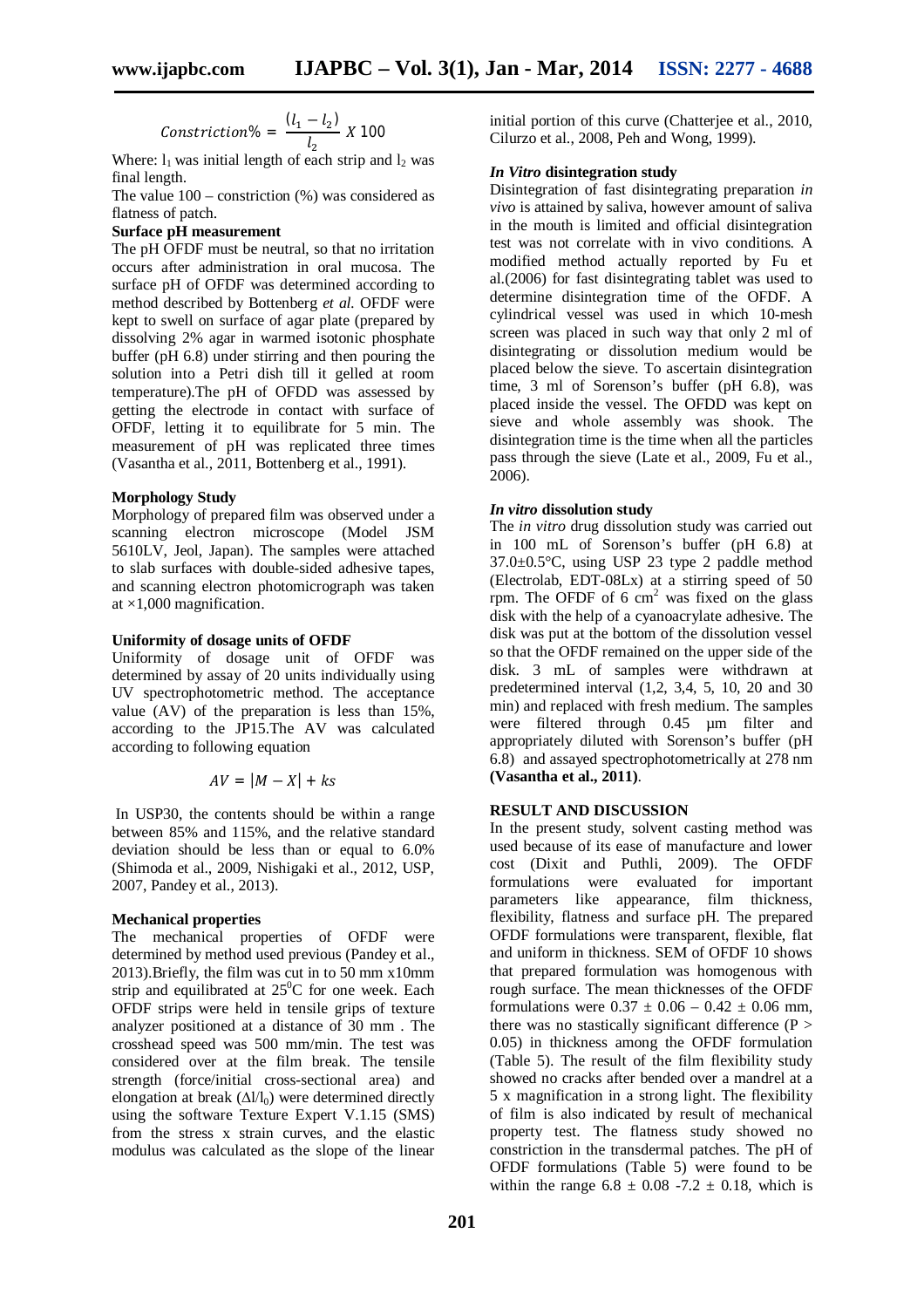within the limit. The almost neutral pH reflected, the OFDF will be non-irritant to oral mucosa.

The OFDF formulations showed good drug content which varied between  $95.23 \pm 0.64$  and  $98.54 \pm 1.6$ 0.46 %, with acceptance value (AV) ranged from 1.10 -6.98, within the limit (For L1,  $AV \le 15$ ) as per JP 15. Moreover relative standard deviation (RSD)<br>varied from 0.44-0.93. Thus the OFDF from  $0.44 - 0.93$ . formulations complies the USP 32 content uniformity specification.

*In vitro* disintegration time is very important for mouth dissolving formulation which is desired to be less than 60 s. The rapid disintegration may be due to the rapid uptake of water from the medium, swelling, burst effect and thus promoting bioavailability. The OFDF formulations had disintegrated within the  $20.3 \pm 0.24 - 43.12 \pm 0.24$ sec, which is met with acceptable limit. In addition disintegration time was reduced as the glycerine concentration increased and MDX concentration decreased (figure 2). Dissolution test was done in Sorenson's buffer (pH 6.8). Result (figure 3) shows that all OFDF formulations were shown rapid dissolution, in which approximately 60.23 – 94.36 % drug release with in 5 minute.

Strength and elasticity of the films were indicated by mechanical properties of film such as elastic modulus (EM) tensile strength (TS) and percentage elongation at break (%EB). It depends on the amount of film forming polymer and plasticizer. Film has to be strong enough and ductile to prevent rupture during processing and administration. Mechanical properties result showed that all the designed film formulations were flexible and soft, also supported by film flexibility study. Elastic modulus and tensile strength decreased as glycerine concentration increased, but elongation at break increased.

#### **Optimization of OFDF formulations by 3<sup>2</sup> factorial designs**

To fabricate a oral fast dissolving film formulations, amount of film forming polymer (MDX) and plasticizer (Gly) amount are critical process parameters (CPPs), whereas mechanical properties (TS, EM and EB) are critical quality attributes (CQAs). A  $3^2$  factorial design was employed to determine the optimum amount of film forming polymer (MDX) and plasticizer (Gly) to obtain a soft and elastic oral fast dissolving film with good mechanical strength. A total of 9 trial formulations were proposed by  $3^2$  factorial design for two independent variables at three level (table 1). Overview of the experimental trial and observed responses are presented in Table 1.

The responses were analyzed using one way ANOVA and Polynomial models including interaction and quadratic terms were generated for each response variables using multiple linear regression analysis (MLRAs). The polynomial equation generated by this experimental design was as follows:

$$
Y_i = b_0 + b_1 X_1 + b_2 X_2 + b_{12} X_1 X_2 + b_{11} X_1^2 + b_{22} X_2^2
$$

Where y<sub>i</sub> is the dependent variable.

 $b<sub>0</sub>$  is the arithmetic mean response of the 9 runs; and  $b_1$  and  $b_2$  are the estimated coefficients for the independent factors  $X_1$  and  $X_2$ , respectively.

The main effects  $(X_1 \text{ and } X_2)$  represent the average result of changing one factor at a time from its low to high value. The interaction term  $(X_1X_2)$  shows how the response changes when 2 factors are simultaneously changed. The polynomial terms  $(X_1^2$  and  $X_2^2)$  are including investigating nonlinearity.

The outcome of the analysis of variation (ANOVA) for responses TS (Y1), EM (Y2) and EB (Y3) (P  $>$ 0.05) were shown in table 3. The model F-value and high R square values indicated that these models were significant.

ANOVA results indicate that significant factors regarding the response TS (Y1) were main effects (X1 and X2), quadratic contribution (X12  $&$  X22) along with interaction term (X1X2). The results of multiple linear regression analysis (MLRA) show that the coefficient  $b_1$  have a positive sign for TS (Y1). Thus, an increase in MDX amount leads to increase in TS. Moreover the coefficient b2 bears a negative sign; indicate the antagonistic effect of X2. Hence, TS decreased as the amount of glycerine increased. MLRA result also shows that the effect of X2 (the amount glycerine) was greater than the effect of X1 (the amount of MDX). The polynomial equation for TS as response is as follows

$$
TS = 0.78 + 0.21X_1 - 0.37X_2 - 0.044X_1X_2 - 0.058X_1^2 + 0.062X_2^2
$$

For the response EM (*Y*2) ANOVA result revealed that EM was significantly affected by the main effects (*X*1 & *X*2). The polynomial equation (full model) for EM as response is as follows

 $EM = 0.286 + 0.0116 X_1 - 0.0397 X_2$ 

The multiple linear regression analysis and equation (table 4) show that the effect of X2 (amount of glycerine) was more significant than the effect of X1 (concentration of MDX). Moreover the coefficient b2 bears a negative sign; indicate the counter effect of X2. Therefore, EM decreased as the amount of glycerine increased. But coefficient b2 have a positive sign, hence an increase in MDX amount leads to higher elastic modulus.

Mathematical relationship generated using multiple linear regression analysis for the response Y3 (EB) is expressed as follows

$$
EB = 84.22 - 12.47X_1 + 28.70X_2 - 0.19X_1X_2
$$
  
+ 3.05 X<sub>1</sub><sup>2</sup> - 14.18 X<sub>2</sub><sup>2</sup>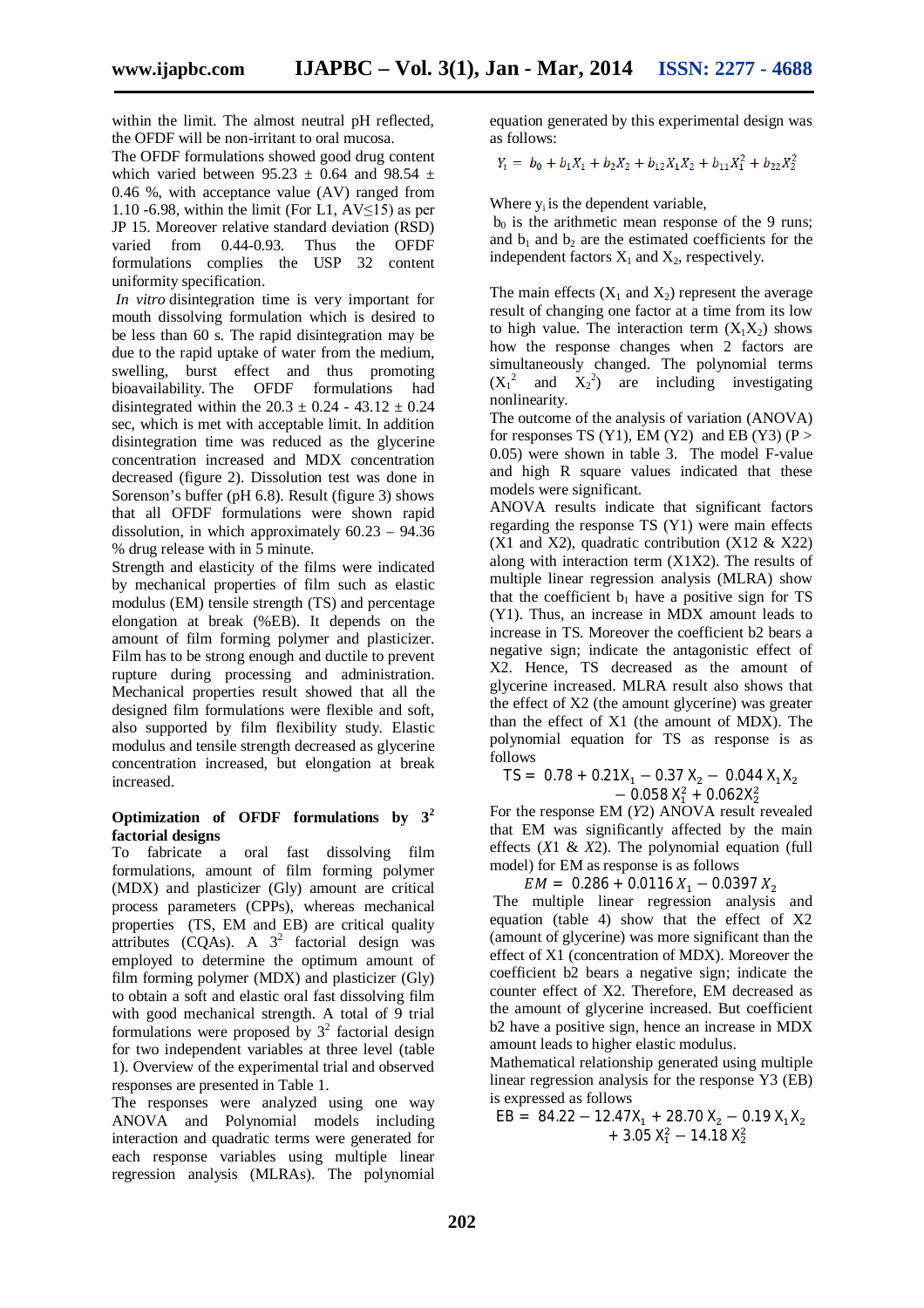ANOVA result revealed that EB was significantly affected by the main effects (*X*1 & *X*2), quadratic contribution  $(X_2^2)$ , while  $X_1X_2$  and  $X_1^2$  had no statistic significance ( $p > 0.05$ ).

Model simplification was carried away by eliminating non-important terms ( $p > 0.05$ ) and the equation for reduced model is as follows

$$
EB = 86.22 - 12.47X_1 + 28.70X_2 - 14.18X_2^2
$$

For response EM (Y3), the coefficient b1 bear a negative sign; indicate the counter effect of X1 (amount of MDX), thus, elongation at break decrease as an increase in MDX amount. But elongation at break increases with increase in glycerine amount as coefficient  $b_1$  bear a positive sign. Moreover the effect of X2 (the amount glycerine) was more significant than the effect of X1 (the amount of MDX).

To optimize OFDF formulation a numerical optimization technique based on the desirability approach was taken. In this study optimization was performed with constraints for responses and factors as presented in Table 5 and figure 4. The optimal, calculated parameters were independent

variable  $X_1$  (amount of MDX) and  $X_2$  (amount of glycerine) for formulation of optimize formulation were 55.0 %  $\&$  20.0 % respectively (Table 1 $\&$ 5). The observed value of Y1 (TS), Y2 (EM) and Y3 (EB) of check point batch/optimize formulation were in close agreement with the value predicted by the model.

#### **CONCLUSION**

In closing, the formulation of oral fast dissolving film of Salbutamol sulphate using solvent casting method is viable. Moreover we may prepare mouth dissolving film with excellent mechanical properties by employing design of experiment based on  $3<sup>2</sup>$  factorial designs. The optimized mouth dissolving film was made with 55.0 % w/w MDX and 19.99 % w/w Gly. This developed optimized oral fast dissolving film showed rapid disintegration and dissolution of OFDF with good flexibility and tensile strength, thus the oral fast dissolving film as one of the promising tool for delivery of salbutamol in order to achieve rapid disintegration, improved patient compliance and bioavailability.

| Formulation        | <b>Variables in coded Form</b>     |                | <b>TS</b> | $E$ B | $\mathbf{EM}$ |
|--------------------|------------------------------------|----------------|-----------|-------|---------------|
|                    | $X1\overset{\bullet}{\rightarrow}$ | $X2(\%)$       |           |       |               |
| OFDF1              | $-1$                               | $-1$           | 0.879     | 0.334 | 57.8          |
| OFDF <sub>2</sub>  | $\overline{0}$                     | $-1$           | 1.23      | 0.38  | 40.77         |
| OFDF3              | $\mathbf{1}$                       | $-1$           | 1.39      | 0.45  | 31.57         |
| OFDF4              | $-1$                               | $\overline{0}$ | 0.528     | 0.229 | 96.96         |
| OFDF <sub>5</sub>  | $\overline{0}$                     | $\overline{0}$ | 0.761     | 0.262 | 86.44         |
| OFDF <sub>6</sub>  | $\mathbf{1}$                       | $\overline{0}$ | 0.923     | 0.372 | 75.37         |
| OFDF7              | $-1$                               | $\mathbf{1}$   | 0.25      | 0.141 | 116.12        |
| OFDF8              | $\overline{0}$                     | $\mathbf{1}$   | 0.46      | 0.196 | 97.1          |
| OFDF 9             | $\mathbf{1}$                       | $\mathbf{1}$   | 0.585     | 0.231 | 89.12         |
| OFDF <sub>10</sub> | 55.00                              | 19.99          | 0.25      | 0.131 | 113.24        |
| <b>Coded Value</b> | Actual Value (%)                   |                |           |       |               |
|                    | X1                                 | $\mathbf{X2}$  |           |       |               |
| $-1.000$           | $\overline{55}$                    | 15.0           |           |       |               |
| 0.000              | 60                                 | 17.5           |           |       |               |
| 1.000              | 65                                 | 20.0           |           |       |               |

**Table 1: 3<sup>2</sup> Factorial design layout**

X1 indicates amount of MDX (%w/w); X2, amount of Gly (%w/w of MDX); TS,Tensile strength (Mpa);EB, Elongation at break(%) and EM (MPa) Elastic modulus. OFDF 10 used as checks point and optimized batch.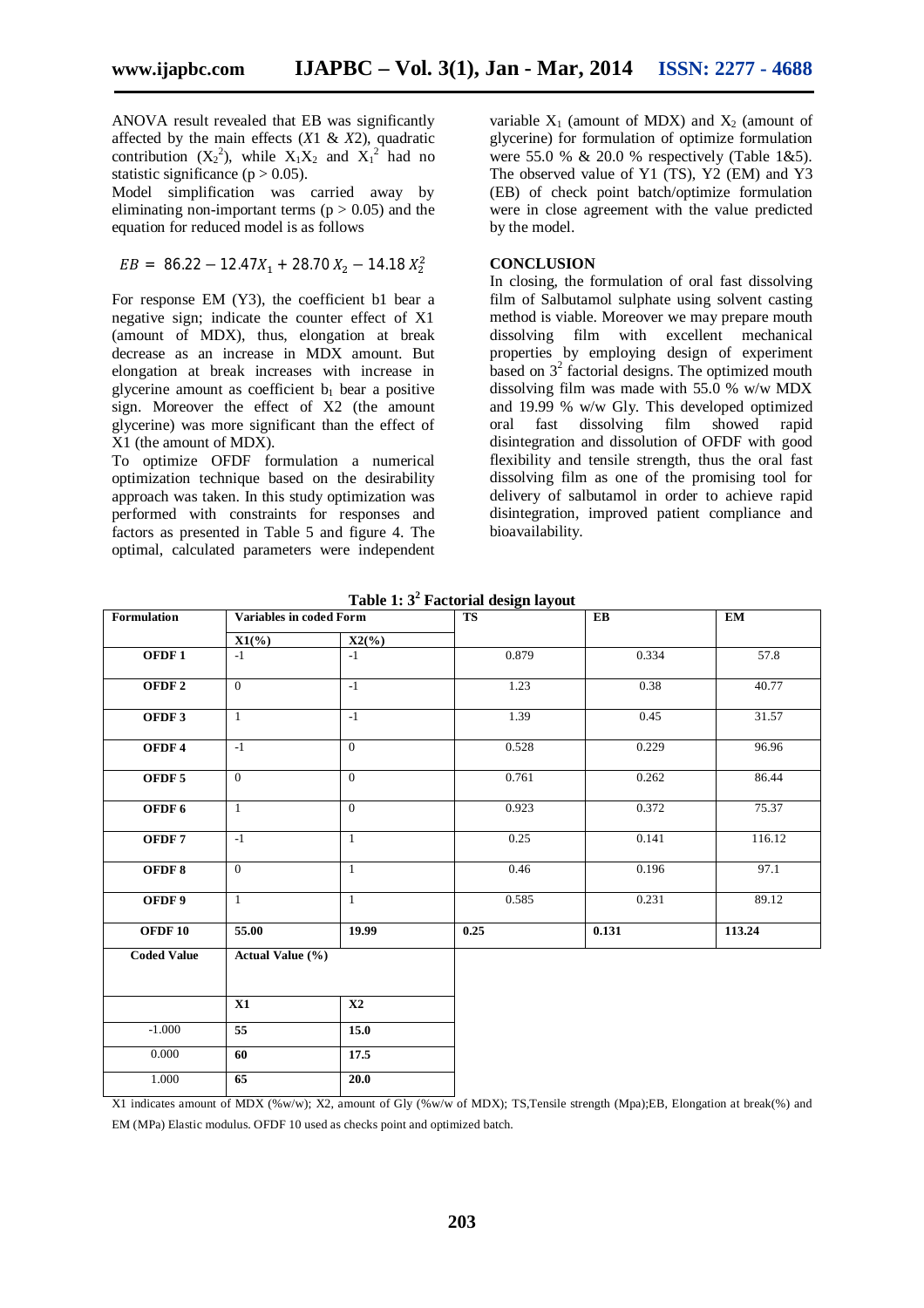| <b>Constraints</b>        |                           |          |      |                    |        |                     |  |  |
|---------------------------|---------------------------|----------|------|--------------------|--------|---------------------|--|--|
| <b>Name</b>               |                           | Goal     |      | <b>Lower limit</b> |        | <b>Upper Limit</b>  |  |  |
| Amount of MDX             |                           | In range |      | 55                 |        | 65                  |  |  |
| Amount of Gly             |                           | In range |      | 15                 |        | 20                  |  |  |
| TS (Mpa)                  |                           | In range |      | 0.25               |        | 1.39                |  |  |
| EM (Mpa)                  |                           | minimize |      | 0.141              |        | 0.45                |  |  |
| EB(%)                     |                           | maximize |      | 31.57              |        | 116.12              |  |  |
| <b>SOLUTION (OFDF 10)</b> |                           |          |      |                    |        |                     |  |  |
| <b>Amount of MDX</b>      | <b>Amount of PEG 1000</b> |          | TS   | EM                 | EB     | <b>Desirability</b> |  |  |
| 55.00                     | 19.99                     |          | 0.25 | 0.131              | 113.24 | 0.983               |  |  |

**Table 2: Optimization of oral fast dissolving film formulation**

TS, Tensile strength (Mpa);EB, Elongation at break(%) and EM (MPa) Elastic modulus. OFDF 10 used as checks point and optimized batch.

| Table 3: Physicochemical properties, Disintegration time and uniformity of dosage form for OFDF |  |
|-------------------------------------------------------------------------------------------------|--|
| formulations                                                                                    |  |

| <b>Formulation</b> | <b>Thickness</b> | pН             | <b>Flatness</b> | <b>Disintegration time</b> | <b>Uniformity</b>   |            |      |
|--------------------|------------------|----------------|-----------------|----------------------------|---------------------|------------|------|
|                    |                  |                |                 |                            | <b>Drug Content</b> | <b>RSD</b> | AV   |
| OFDF1              | $0.39 \pm 0.08$  | $6.9 \pm 0.21$ | 100             | $32.6 \pm 0.21$            | $95.23 \pm 0.64$    | 0.67       | 4.80 |
| OFDF <sub>2</sub>  | $0.42 \pm 0.06$  | $6.8 \pm 0.16$ | 100             | $39.26 \pm 0.41$           | $98.28 + 0.56$      | 0.57       | 1.56 |
| OFDF3              | $0.38 \pm 0.09$  | $7.1 \pm 0.19$ | 100             | $43.12 \pm 0.24$           | $95.82 \pm 0.61$    | 0.64       | 4.14 |
| OFDF4              | $0.40 \pm 0.01$  | $6.9 \pm 0.21$ | 100             | $25.3 \pm 0.23$            | $98.54 \pm 0.46$    | 0.47       | 1.10 |
| OFDF5              | $0.37 \pm 0.05$  | $7.1 + 0.18$   | 100             | $35.2 + 0.84$              | $97.62 \pm 0.43$    | 0.44       | 1.91 |
| OFDF <sub>6</sub>  | $0.38 + 0.06$    | $6.9 \pm 0.12$ | 100             | $40.2 \pm 0.63$            | $93.61 + 0.87$      | 0.93       | 6.98 |
| OFDF7              | $0.39 + 0.03$    | $7.2 \pm 0.18$ | 100             | $20.3 \pm 0.24$            | $93.60 + 0.64$      | 0.68       | 6.43 |
| OFDF8              | $0.38 + 0.05$    | $6.9 + 0.13$   | 100             | $39.6 \pm 0.41$            | $97.31 + 0.48$      | 0.49       | 2.34 |
| OFDF9              | $0.37 + 0.06$    | $7.1 + 0.12$   | 100             | $37.82 + 0.56$             | $98.51 + 0.67$      | 0.68       | 1.60 |
| OFDF10             | $0.40 \pm 0.08$  | $6.8 \pm 0.08$ | 100             | $38.12 \pm 0.23$           | $96.81 \pm 0.58$    | 0.60       | 1.40 |

RSD indicates: relative standard deviation; AV, Acceptance value.

#### **Table 4 Result of Analysis of variance (ANOVA)**

| For TS          |                |                       |                       |             |          |             |  |
|-----------------|----------------|-----------------------|-----------------------|-------------|----------|-------------|--|
| Model           | Df             | <b>SS</b>             | <b>MS</b>             | $\mathbf F$ | P value  | ${\bf R}^2$ |  |
| <b>FM</b>       | $\overline{5}$ | 1.09                  | 0.22                  | 384.92      | 0.0002   | 0.9984      |  |
| <b>Residual</b> |                |                       |                       |             |          |             |  |
| <b>FM</b>       | 3              | $1.69 \times 10^{-3}$ | 5.65 $X10^{-4}$       |             |          |             |  |
|                 |                |                       | For EM                |             |          |             |  |
| <b>FM</b>       | 2              | 0.080                 | 0.040                 | 128.56      | < 0.0001 | 0.9772      |  |
| <b>Residual</b> |                |                       |                       |             |          |             |  |
| <b>FM</b>       | 6              | $185.3 X10^{-3}$      | $3.09 \times 10^{-4}$ |             |          |             |  |
|                 |                |                       | For EB                |             |          |             |  |
| <b>FM</b>       | 5              | 6295.90               | 1259.18               | 185.60      | 0.0006   | 0.9938      |  |
| RM              | 3              | 6277.10               | 2092.37               | 267.24      | < 0.0001 | 0.9968      |  |
| <b>Residual</b> |                |                       |                       |             |          |             |  |
| <b>FM</b>       | 3              | 20.35                 | 6.78                  |             |          |             |  |
| RM              | 5              | 39.15                 | 7.18                  |             |          |             |  |

*DF indicates: degrees of freedom; SS, sum of squares; MS, mean of squares; F, ischer's ratio; R<sup>2</sup> , regression coefficient.*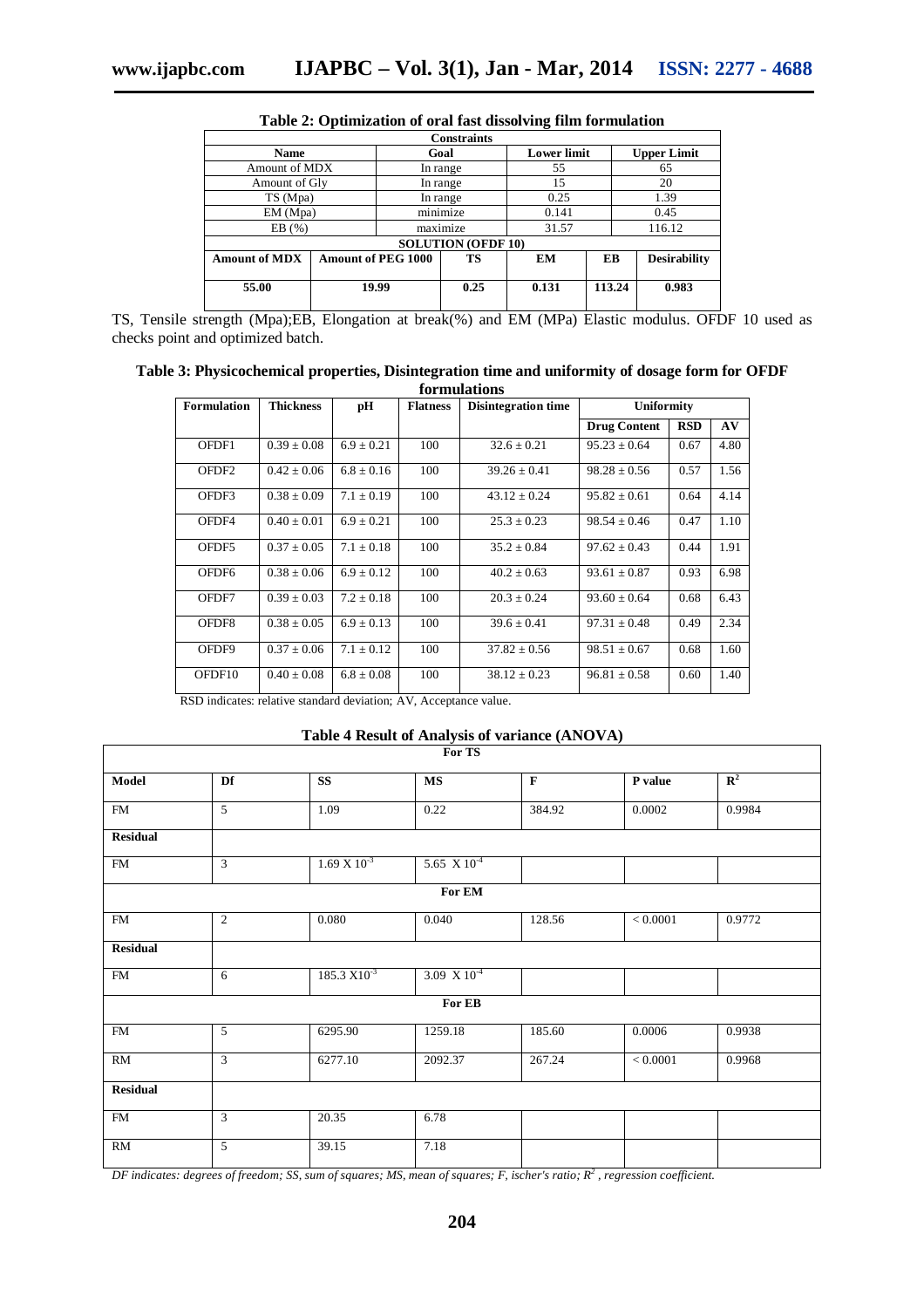| For TS    |                |          |                |                          |                          |                   |  |
|-----------|----------------|----------|----------------|--------------------------|--------------------------|-------------------|--|
| Response  | $\mathbf{b}_0$ | $b1$     | $\mathbf{b}_2$ | $b_{12}$                 | $b11$                    | $b_{22}$          |  |
| <b>FM</b> | 0.78           | 0.21     | $-0.37$        | $-0.044$                 | $-0.058$                 | 0.062             |  |
| p value   |                | 0.0002   | < 0.0001       | 0.0343                   | 0.0413                   | 0.0351            |  |
| For EM    |                |          |                |                          |                          |                   |  |
| Response  | $\mathbf{b}_0$ | $b1$     | $\mathbf{b}_2$ | $b_{12}$                 | $b11$                    | $b_{22}$          |  |
| <b>FM</b> | 0.29           | 0.058    | $-0.099$       |                          |                          |                   |  |
| p value   |                | 0.0002   | < 0.0001       |                          |                          |                   |  |
|           |                |          | For EB         |                          |                          |                   |  |
| Response  | $\mathbf{b}_0$ | $b1$     | $\mathbf{b}_2$ | $b_{12}$                 | $b_{11}$                 | $\mathbf{b}_{22}$ |  |
| <b>FM</b> | 84.22          | $-12.47$ | 28.70          | $-0.19$                  | 3.05                     | $-14.18$          |  |
| p value   |                | 0.0013   | 0.0001         | 0.8919                   | 0.1959                   | 0.0046            |  |
| <b>RM</b> | 86.26          | $-12.47$ | 28.70          | $\overline{\phantom{a}}$ | $\overline{\phantom{a}}$ | $-14.18$          |  |
| p value   |                | 0.0001   | < 0.0001       | $\overline{\phantom{a}}$ | $\overline{\phantom{a}}$ | 0.0008            |  |

**Table 5: Summary of multiple linear regression analysis**



**Figure 1: Drug excipients compatibility study: FTIR spectrum of salbutamol sulphate (A) and physical mixture (B)**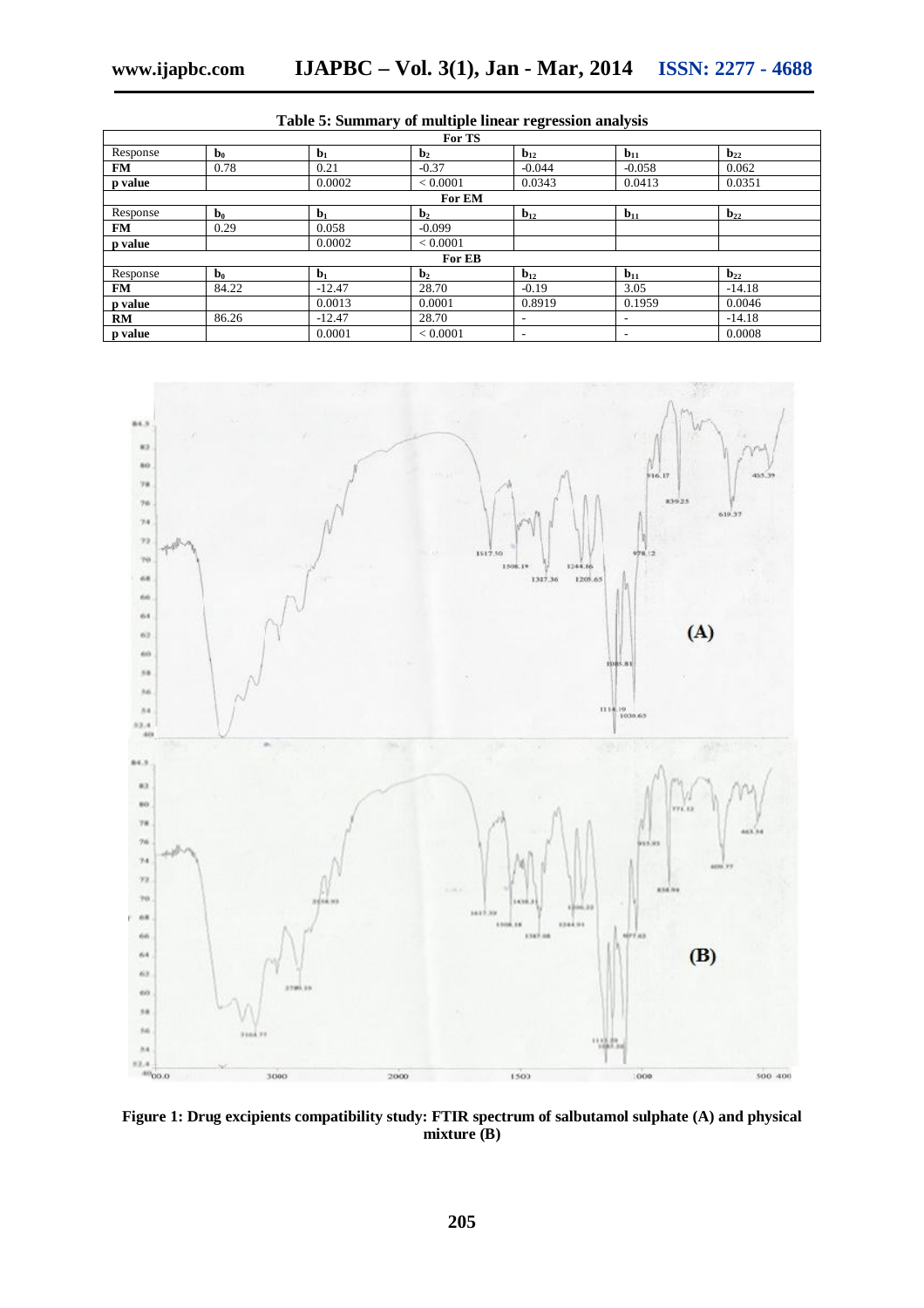

**Figure 2: SEM photograph of oral fast dissolving film (OFDF 10), showing homogenous and smooth surface**



**Figure 3: Effect of maltodextrin and glycerine amount on disintegration time of oral fast dissolving film**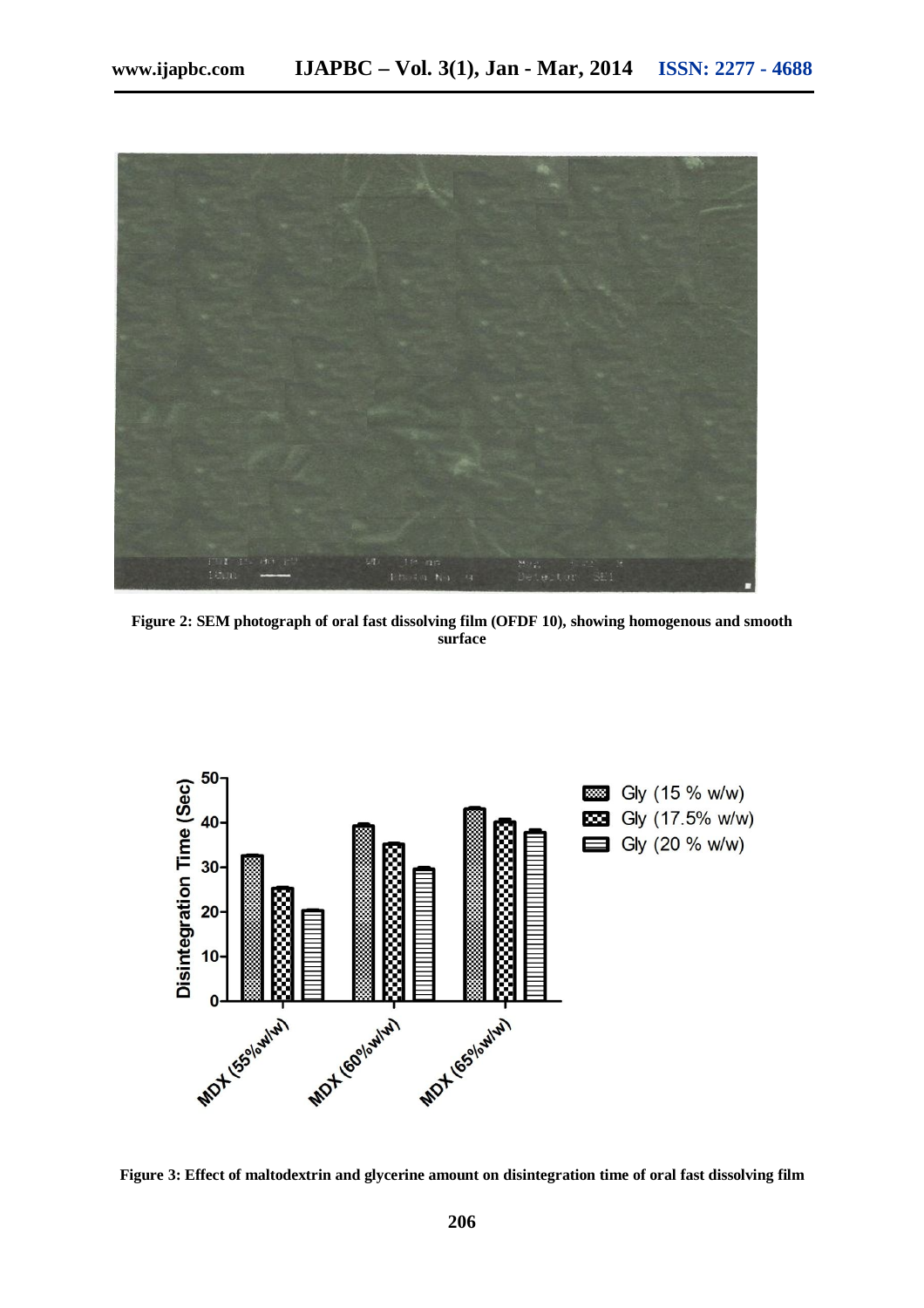

**Figure 4: Three dimensional plot showing the influence of MDX amount and Gly amount on TS (Mpa) and corresponding contour plot showing the relationship between various levels of 2 independent variables.**



**Figure 5: Three dimensional plot showing the influence of MDX amount and Gly amount on EM (Mpa) and corresponding contour plot showing the relationship between various levels of 2 independent variables.**



**Figure 6: Three dimensional plot showing the influence of MDX amount and Gly amount on EB (%) and corresponding contour plot showing the relationship between various levels of 2 independent variables.**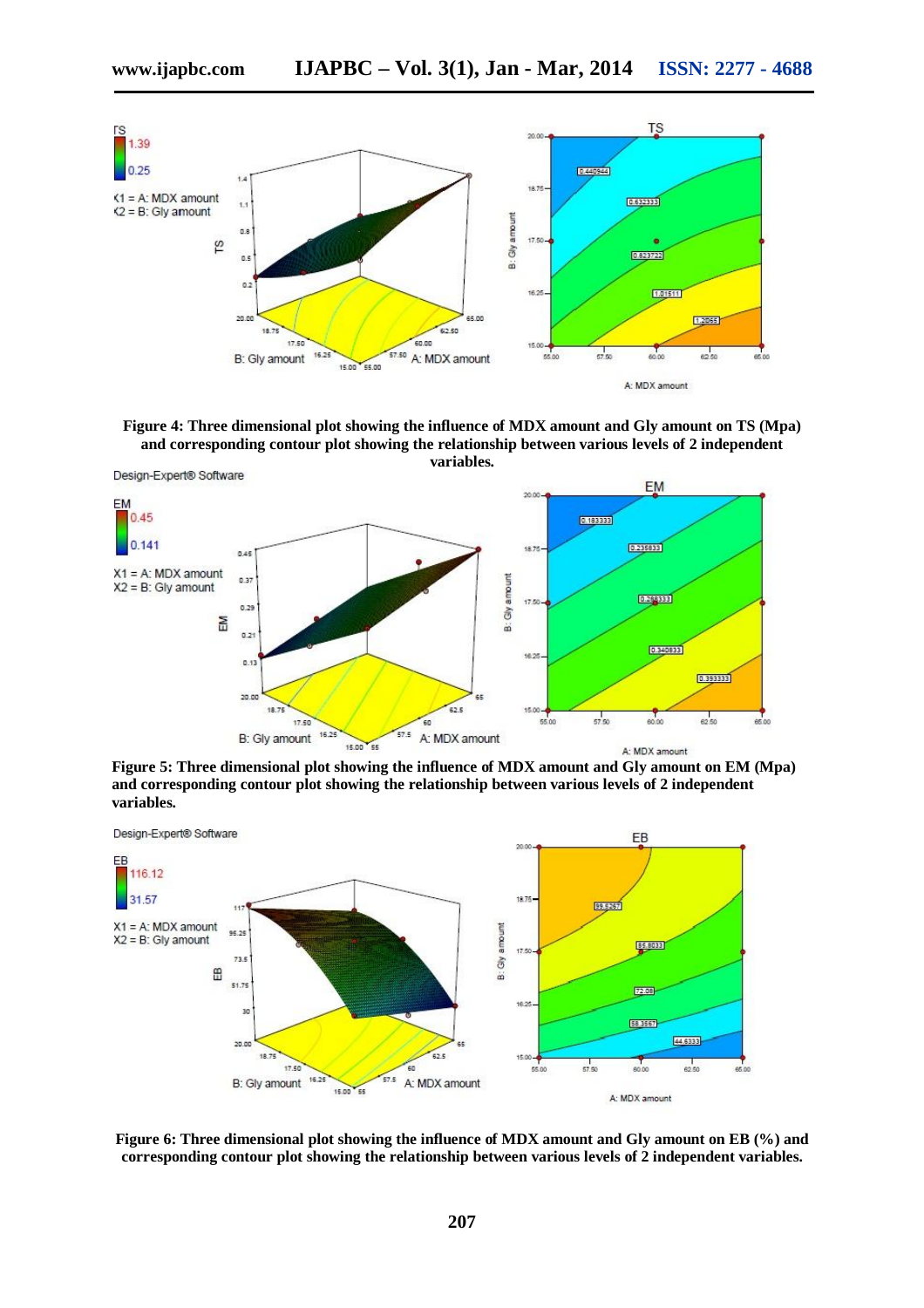

**Figure 7: Three dimensional plot and corresponding contour plot showing the desirability approach**



**Figure 8: Comparison between actual and predicated value of dependent variables (TS, EM and EB)**

#### **REFERENCES**

- 1. Standard Test Method for Flexibility Determination of Supported Adhesive Films by Mandrel Bend. ASTM International.
- 2. Anandan C, Nurmatov U, Van Schayck O & Sheikh A. Is the prevalence of asthma declining? Systematic review of

epidemiological studies. Allergy, 2010;65**:** 152- 167.

3. Arya A, Chandra, A, Sharma V. & Pathak K. Fast Dissolving Oral Films: An Innovative Drug Delivery System and Dosage Form. International Journal of ChemTech Research, 2010;2**:**576-583.